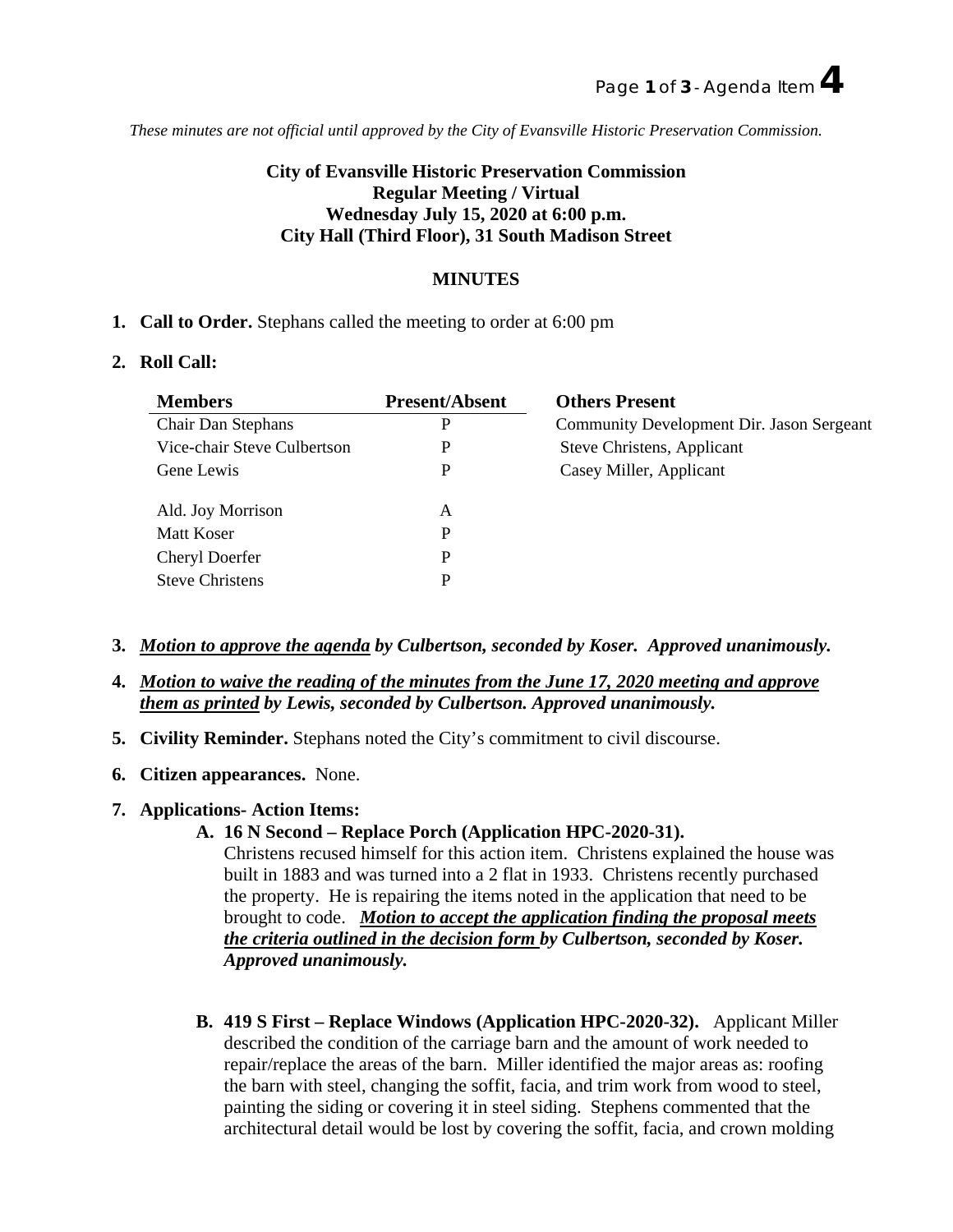*These minutes are not official until approved by the City of Evansville Historic Preservation Commission.*

in steel. He asked if Miller would consider keeping the face/ front of the carriage barn in wood to maintain the historic detail. The remaining 3 sides are not seen from the road, therefore covering those sides in steel would not be an issue. Miller agreed to review the project and take steps to preserve the face of the carriage barn in historic materials. *Motion to accept the application finding the proposal meets the criteria outlined in the decision form with the following condition, the front of the building conserved in wood, restored where necessary, the remaining 3 sides may be restored in steel as stated in application, and Sargeant to have final approval of windows and barn doors, by Culbertson, seconded by Koser. Approved unanimously.*

#### **8. New Business: Discussion Items:**

*.*

**A. Update /Next Steps for 32 W Main – Replace Windows (Application HPC-2020-29).**  Applicant was not present. An email from the applicant dated 07/03/2020 was enclosed in the agenda packet. Laube is still asking for non-traditional cottage style windows to be used as replacement windows. Discussion with commission members was held. It was

noted that several houses in the area with a similar structure have traditional double hung windows, with the exception of the large picture windows. It was decided to have Sargeant contact the applicant and discuss her issues further.

### **B. Discuss Demolition Requests – Carriage Barn.**

The commission discussed the issues with demolition of an accessory structure. Reference was made to the City Ordinance Chapter 62 Historic Preservation, Section 7, Maintenance of Historic Property. Stephans commented that demolition of such a structure and having "open space" would change the character of the neighborhood. Replacement of such a structure should be of appropriate size and mass.

#### **C. Discuss Recognition Program.**

The commission is interested in recognizing historic preservation work completed in the historic district on an annual basis. Jason and Dan have volunteered to put together an outline of the program and submit to the commission for review.

### **D. In-person meeting in August**.

The commission decided to continue with virtual meetings.

#### **9. Old Business**

### **A. Review Draft of Park Plan: <https://ci.evansville.wi.gov/parkplan>**

Stephens commented that this is a large document and work the read. He asked that the park board be aware of using permeable parking applications within the plan. Sargeant asked Stephans to send him links/examples of such parking applications to forward to the park board.